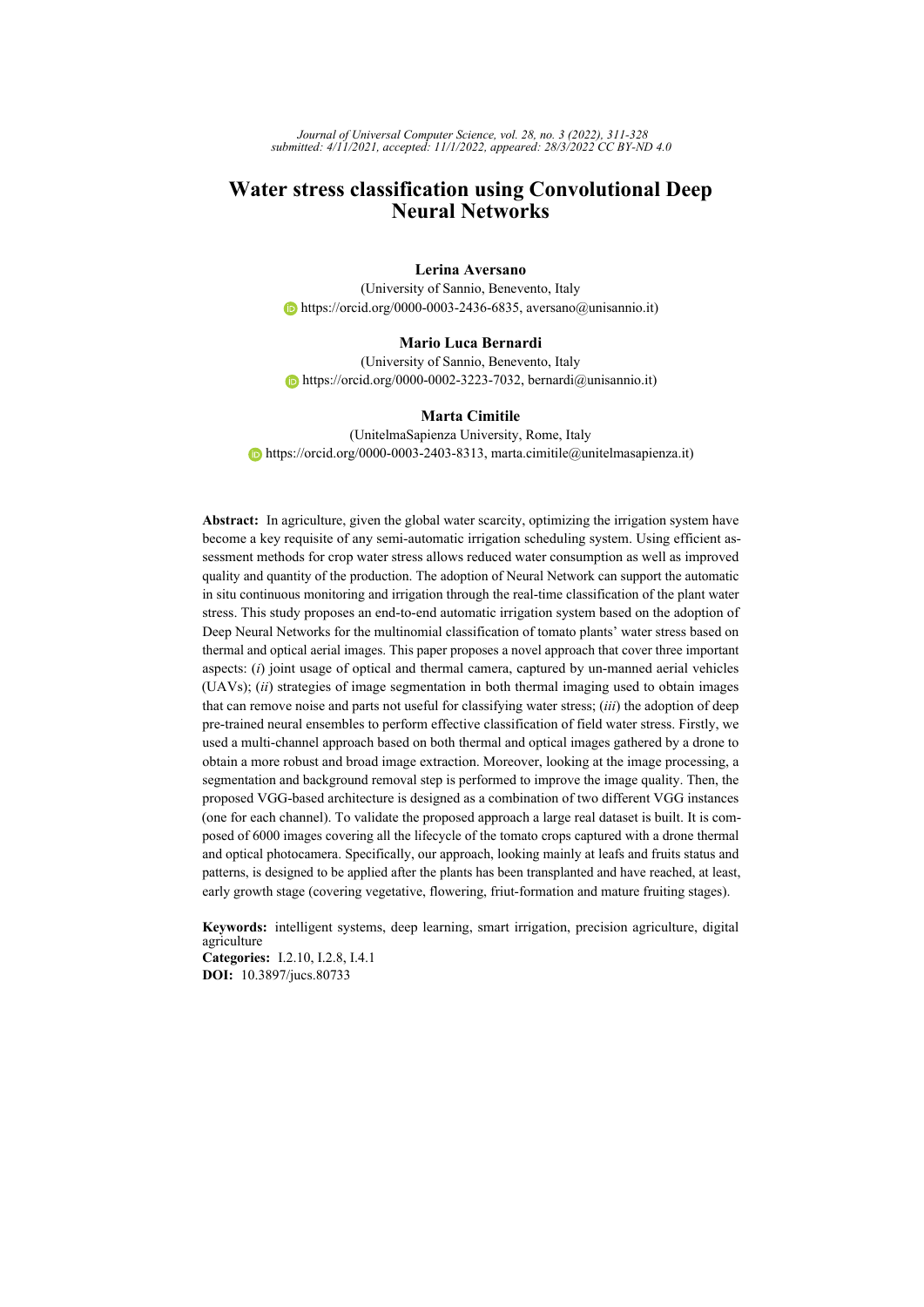### **1 Introduction**

The consumption of worldwide water largely derives from agriculture [\[Miras-Avalos](#page-16-0) [et al., 2019\]](#page-16-0) and is highly dependent on the capability to compute crop water requirements [\[Al-Ghobari and Mohammad, 2011\]](#page-15-0). Optimal agriculture's water management is, indeed, a critical aspect while it allows for sustainable advancement in agriculture by ensuring the right quality and quantity of crops.

Physiological parameters of tomato plants include stem and leaf water potential, and stomatal conductance. These have been used as indicators to evaluate crop water stress for long time. Specifically, irrigation plan is defined on the direct measurement of these physiological indicators (e.g., evapotranspiration-based estimation, soil moisture and plant water potential measurement). However these traditional approaches are highly demanding and make use of instruments that needs careful installation and maintenance. From this point of view, non-invasive real-time crop water stress monitoring is enormously needed to support irrigation management reducing the impact on field management. According to this, several approaches are developed in the last years to support farmers to identify the right irrigation at the right place and at the right time [\[Gallardo et al., 2020\]](#page-15-1). These approaches are mainly based on the analysis of a set of hand-crafted features designed by experts to extract relevant information in a not automatic manner [\[Rinaldi and He, 2014\]](#page-16-1). More recently, the use of image processing combined with machine learning for the classification of water stress of crops is explored [\[Chandel et al., 2020,](#page-15-2) [Zhuang et al., 2017\]](#page-17-0). Differently from the visual scoring-based methods, optical imaging-based approaches allow to detect changes (i.e., water stress) in the plant physiology rapidly and without any contact [\[Gao et al., 2020\]](#page-15-3). Mainly, image acquisition is performed by using fixed camera systems that allow automatic in situ continuous monitoring. However, the gathered images describe a single perspective of the field depending on the angle of the cameras.

Thermal images have been used [\[Hoffmann et al., 2016,](#page-16-2) [Lima et al., 2016,](#page-16-3) [Petrie et al.,](#page-16-4) [2019\]](#page-16-4) to calculate water stress indices such as CWSI for different types of crops at different scales, aiding various image processing approaches for segmenting green vegetation in thermal imaging. This study proposes a different approach to build an end-to-end intelligent irrigation system based on the adoption of Deep Neural Networks for the multinomial dicrete classification (*water excess*, *water deficit*, and *well-watered*) of tomato plants water stress from a large dataset of aerial images. The choice of tomato plants for our application scenario is supported by the awareness that in tomato crops, the irrigation process is very critical while the water stress conditions highly influence the tomato quality [\[Feng Wang et al., 2011\]](#page-15-4). The images have been collected with predefined scheduling to cover all the plant lifecycle. This scheduling allowed us to consider the water status depending on the main growth phase of the plant. Of course, an agronomist actively supported the construction of the dataset. Overall, several novelties are introduced by this study. Firstly, we used a multi-channel approach based on both thermal and optical images extracted by a drone system to obtain a more robust and broad image extraction. According to this, the proposed VGG-based architecture is designed as a combination of two different VGG instances (one for each channel). Moreover, looking at the image processing, a segmentation and background removal step is performed to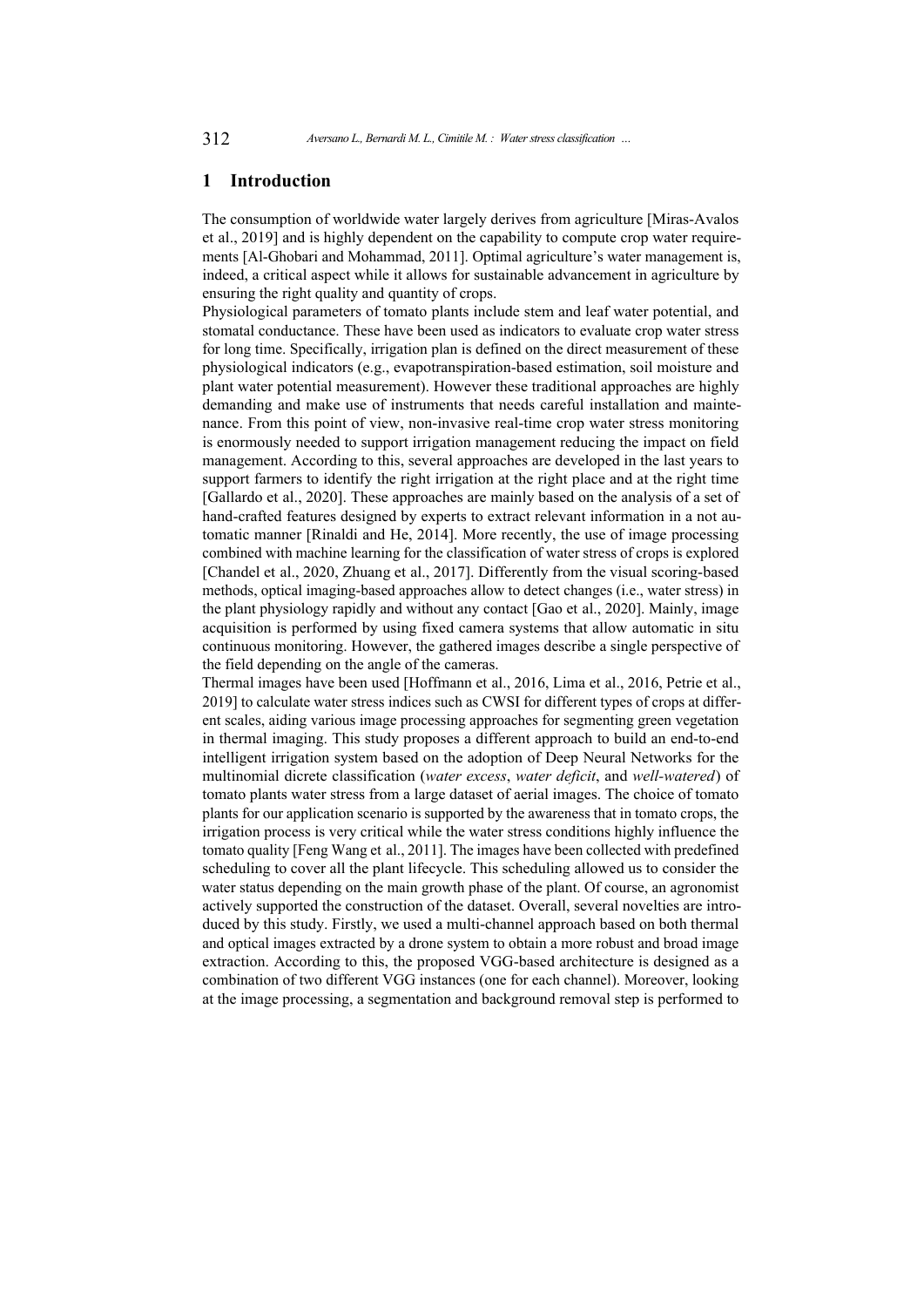<span id="page-2-1"></span>

*Figure 1: Example of Convolutional Neural Network.*

improve the image quality. Finally, to validate the proposed approach a large real dataset is built. It is composed of 6000 images covering all the lifecycle of the tomato crops captured with a drone system.

In the rest of the document the following sections are reported: Section [2](#page-2-0) discusses some background notions; Section [3](#page-5-0) provides an overview and a comparison with the related work; Section [4](#page-7-0) describe the overall approach; Section [5](#page-9-0) describes the experiment setting and the obtained results. Finally, in Section [6](#page-14-0) the conclusions are reported.

## <span id="page-2-0"></span>**2 Background**

Deep Learning neural networks take inspiration from the way biological nervous systems process information (artificial perceptrons can be seen as human neurons). These networks model the studied problem by means of several functions that perform a hierarchical representation of the data based on several abstraction levels composed of various artificial perceptrons [\[Deng et al., 2014\]](#page-15-5). In particular, deep neural networks consist of several hidden layers: in each step, the input data are transformed with a slightly more abstract and composite representation. The layers can be seen as hierarchies of concepts, that can be used to perform pattern classification and feature learning. Similarly to the training of a traditional neural network, for a DL network, the forward and backward phases are concerned. In the forward step, the nodes' activation signals flow from the input to the output layer. In the backward phase, weights and biases are possibly modified to improve the network overall performance.

Compared with Machine Learning (ML), DL is more suitable in complex domains while it allows one to gradually improve the overall performance by adopting blackbox models. As a matter of fact, DL algorithms are very widespread in the fields of computer vision, natural language processing, speech recognition, health informatics, audio recognition, social network filtering, and machine translation.

## **2.1 The Convolutional Neural Network**

A Convolutional Neural Network (CNN) is a type of feed-forward neural network, consisting of several stages, each characterized by the specialization of different functionalities [\[Ahmad et al., 2019\]](#page-15-6). In particular, unlike a normal neural network, the layers of a CNN have neurons arranged in three dimensions: width, height, depth, whereby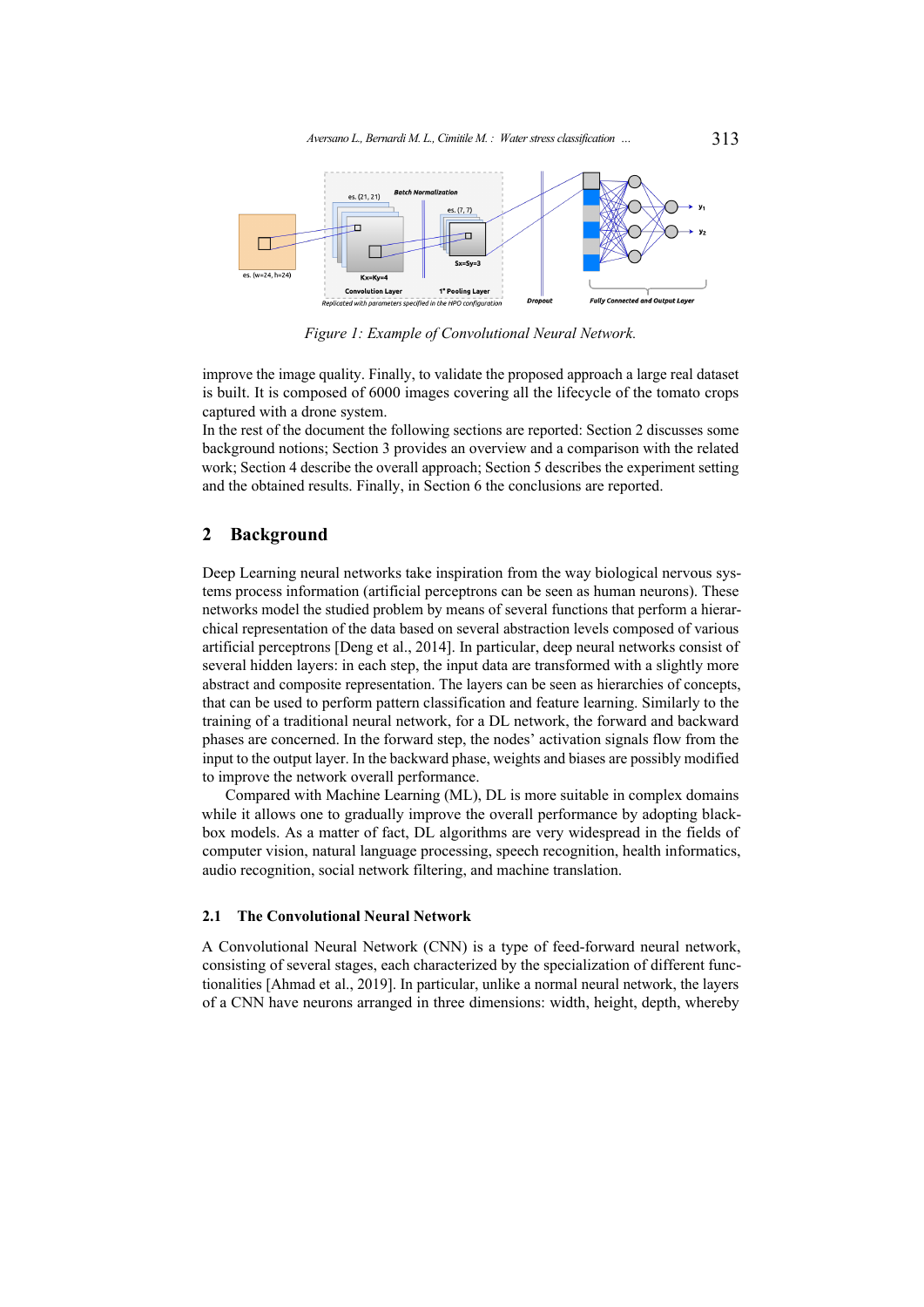depth means the third dimension of an activation volume. Besides, neurons in one layer are connected only to a small region of the layer before it, rather than to all neurons in a fully connected way. Figure [1](#page-2-1) shows the operation diagram of a CNN, made up of a chain of ordered blocks, wherein each block identifies one level of the network that transforms one volume of activations into another one through a differentiable function:

- **– Input layer**: represents the set of data in the form of numbers to be analyzed;
- **– Convolutional layer**: extracts the main features through the use of filters. It is composed of several convolutional kernels that allow to compute the feature maps. In particular, each neuron of the feature map is connected to a neuron of a region of input layer trhought convolution. Looking to the Figure [1,](#page-2-1) as example, the input layer is a matrix of 24x24 and generates a feature map at the Convolutional layer having size of  $21x21$  since the kernel coordinates equal to four ( $kx=ky=4$ ). More formally, the feature maps are obtained using different kernels that is composed of spatial locations of the input. According to this the feature value is:

$$
\mathbf{z}_{i,j,k}^l = w_k^l \mathbf{X}_{i,j}^l + b_k^l \tag{1}
$$

where:  $w_k^l$  and  $b_k^l$  are repectively the weight vector and the bias term, and  $X_{i,j}^l$  is the input patch at location (i,j) in the k-th feature map of l-th layer.

**– Pooling layer**: allows the identification of the presence of the study characteristic in the previous level. It simplifies and roughens the data, keeping the characteristic used by the convolutional level, and performs an aggregation of information, generating smaller feature maps. This level drastically reduces the spatial dimension (the height and width change but not the depth) of the input volume and the computational requirements for future levels. As shown in the figure, each feature map of a pooling layer is related to a corresponding region of the previous Convolutional layer (since the region is 3x3, from the 21x21 matrix we derive a 7x7 matrix). According to this, for each feature map, we have:

$$
\mathbf{y}_{\mathbf{i}, \mathbf{j}, \mathbf{k}}^{\mathbf{l}} = \text{pool}(a_{m, n, k}^{l}), \forall (m, n) \in R_{i, j}
$$
 (2)

where  $R_{i,j}$  is the local neighborhood around position (i,j).

- **– Fully connected (FC) layer**: connects all the neurons of the previous level in order to establish the various identification classes displayed in the previous levels according to a certain probability, then performs the classification. This level basically takes an input volume (whatever the output of the convolutional level or of the ReLU or of the pool level that precedes it) and generates a vector of dimension  $N$ , i.e., the number of classes from which the program must choose.
- **– Output layer**: it is the last layer of the CNN. Considering θ as the set of all the parameters of the CNN, the optimum parameters for a given task is obtained by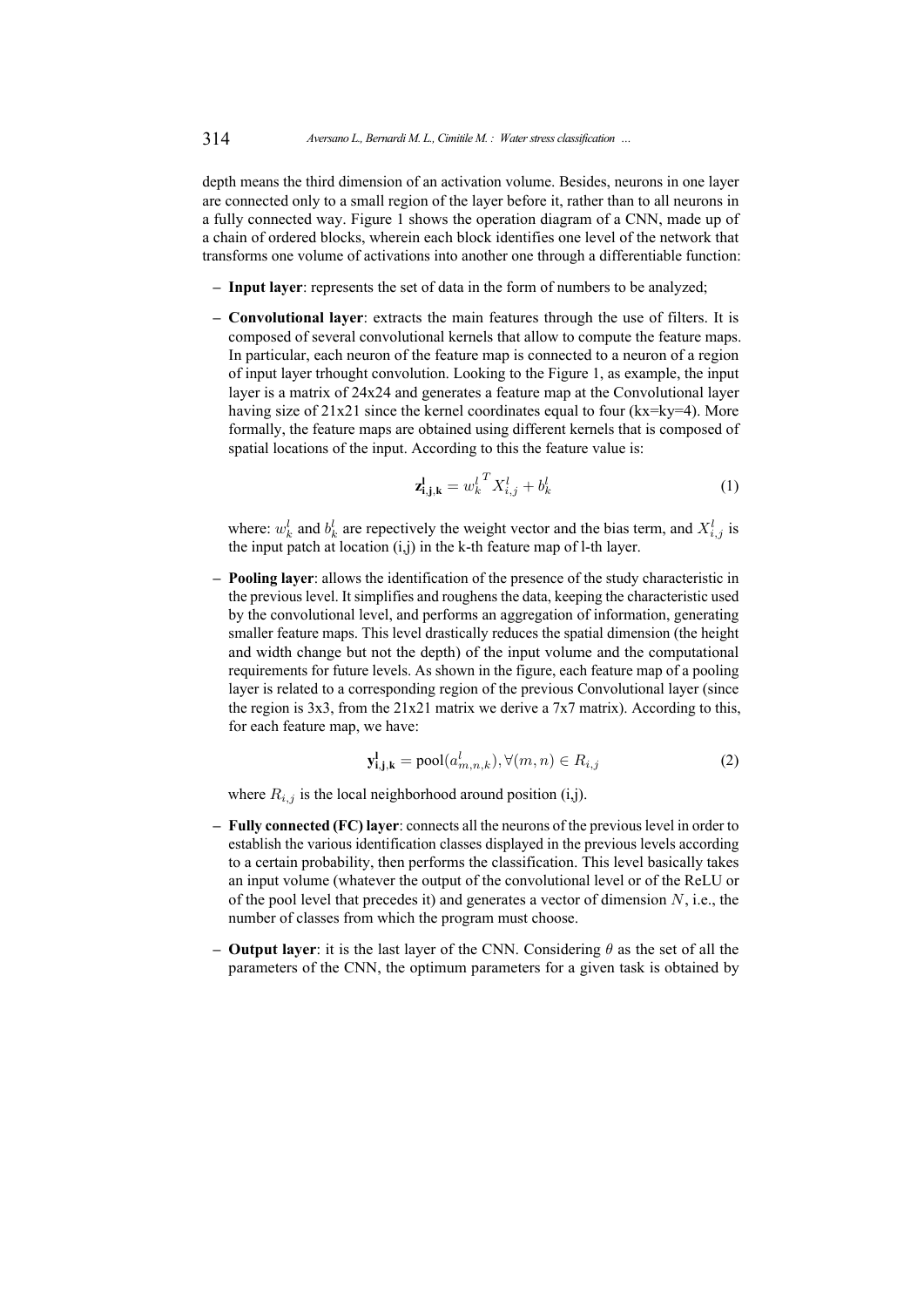minimizing a loss function associated to the task. The loss of a CNN is computed as:

$$
\text{loss} = \frac{1}{N} \sum_{n=1}^{N} l(\theta; y^{(n)}, o^{(n)}) \tag{3}
$$

where N is the suitable number of input-output relations,  $x(n)$  is the n-th input data,  $y(n)$  is the target label corresponding to the  $n<sup>th</sup>$  input data and  $o(n)$  is the output of the CNN.

The activation function introduces a non-linearity into a system that is essentially calculating linear operations during convolutional operations, through the scalar product between the filter and the receptive field.

The activation value of the  $z_{i,j,k}^l$  is computed as:

$$
\mathbf{a}_{i,j,k}^{\mathbf{l}} = a(z_{i,j,k}^l) \tag{4}
$$

Activations functions  $a(\bullet)$  are implemented by means of a ReLU (Rectified Linear Units) activation function: this step cancels all negative values, increasing the non-linear properties of the model and the global network without affecting the receptive fields of the convolutional units.

The ReLU step applies the function  $f(x) = max(0, x)$  to all values in the input volume.

In this study, the VGG19 and Xception pre-trained convolutional neural networks [\[Ardimento et al., 2021\]](#page-15-7) have been used, indeed, the refinement of a pre-trained network with transfer learning is generally much faster and easier than training from scratch. It requires a minimal amount of data and computing resources. Transfer learning uses knowledge of one type of problem to solve similar problems. It allows one to use a pretrained network and use it to learn a new activity. One of the advantages of a pre-trained network is that the network has already trained on a large set of features that can be usefully leveraged for new classification tasks. These features can be applied to a variety of other similar activities. For example, you can take a network trained on millions of images and re-train it to classify new objects using only hundreds of images. The most common process to implement transfer-learning using a neural network model is based upon the following step:

- **–** acquire layers from a previously trained model;
- **–** freeze them, to avoid overwriting weights during subsequent training steps;
- **–** append additional trainable layers on top of the trained frozen layers that will translate the pre-trained features into a prediction for the new classification task;

Finally, the resulting model can be trained on the new dataset. After the model is trained, a fine-tuning step has to be performed to make the entire model (or only some internal layers) trainable again. This allows one to perform re-training on the new data. In the fine-tuning step, we adopted a very low learning rate to avoid overfitting and prevent too high changes to the pre-trained weights that can potentially corrupt the old features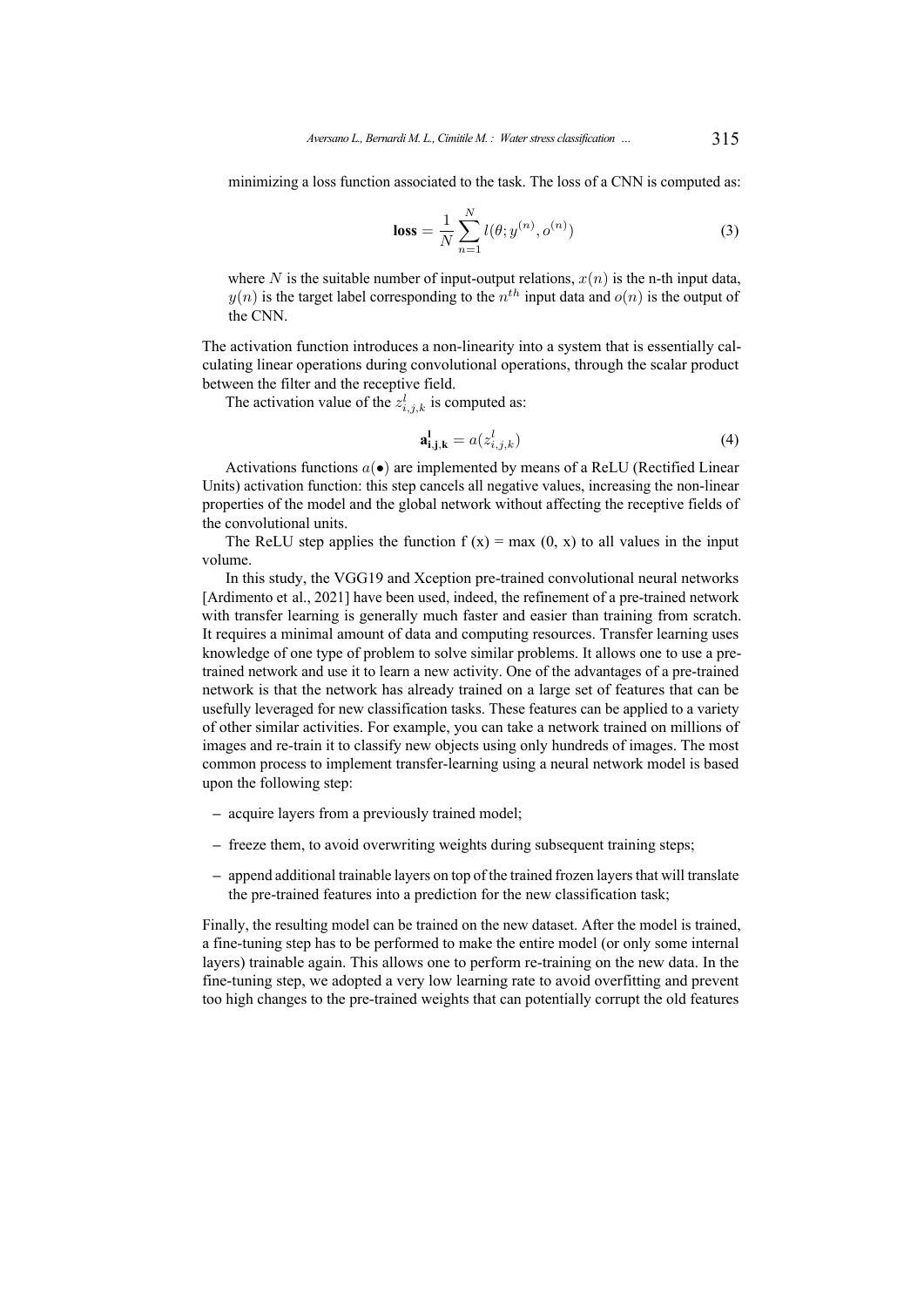extraction. This fine-tuning step could lead to overall model improvements, by adapting the pre-trained features to better suit the new task. VGG19 was conceived and created by VGG (Visual Geometry Group, University of Oxford) for ILSVRC-2014 (ImageNet Large Scale Visual Recognition Challenge) [\[Simonyan and Zisserman, 2014\]](#page-16-5). It receives a fixed size RGB image (224x224 pixels) as input. The image is passed through a stack of convolutional layers using  $3\times3$  filters, with a step size of one pixel, which covers the whole notion of an image. Spatial fill was used to preserve the spatial resolution of the image. It has 19 layers of convolution followed by three fully connected layers. The first two have 4096 channels each, the third contains 1000 channels. The final layer is a soft-max feature. All hidden layers are equipped with the rectification non-linearity, ReLU function.

## <span id="page-5-0"></span>**3 Related work**

### **3.1 Automatic irrigation systems**

Manual irrigation is a high time-consuming activity causing consistent water dilapidation. This has fostered increasing numer of studies for the implementation of IoT automated irrigation systems. For example, authors in [\[Marcu et al., 2019\]](#page-16-6) propose a possible solution for an IoT-based system to monitor the parameters having a direct impact on crops. Authors, in [\[Saraf and Gawali, 2017\]](#page-16-7) describe a model including IoT for the extraction of real-time input data used for the smart irrigation monitoring and controlling. An IoT-based automated water system is also proposed in [\[Rao and Sridhar, 2018\]](#page-16-8). Two sensors are here used to get to the base station, data about the humidity and the temperature of the soil, the humidity, the temperature, and the duration of sunshine per day. The data storage is performed by using a cloud computing system. The abovediscussed systems differ from our proposed approach because they do not include a water stress classification based on artificial intelligence or other alternative techniques. Differently, authors in [\[Ferrández-Pastor et al., 2018\]](#page-15-8) propose a solution that includes artificial intelligence to optimize the irrigation system resources (i.e., water, energy). However, in this study, the focus is on the communication architecture more than on the data analysis. Finally, authors in [\[Torres-Sanchez et al., 2020\]](#page-17-1) propose a solution based on the IoT allowing easier and efficient crop irrigation. The solution includes a distributed wireless sensor network covering all the regions of the farm. The extracted data are then transmitted to a common server. The approach uses machine learning algorithms to perform predictions for irrigation patterns based on crops and weather scenarios. Finally, a smart system to predict the irrigation requirements of a field using sensors to capture ground conditions parameters (i.e., soil moisture, soil temperature) and data from the Internet to forecast environmental conditions (i.e., precipitation, air temperature, humidity, and UV for the near future) is proposed in [\[Vij et al., 2020\]](#page-17-2). Contrarily from this study, in the proposed systems data captured by a drone are used to identify water stress conditions, and successively this data is used to evaluate identify the water effort on the base of meteo station data.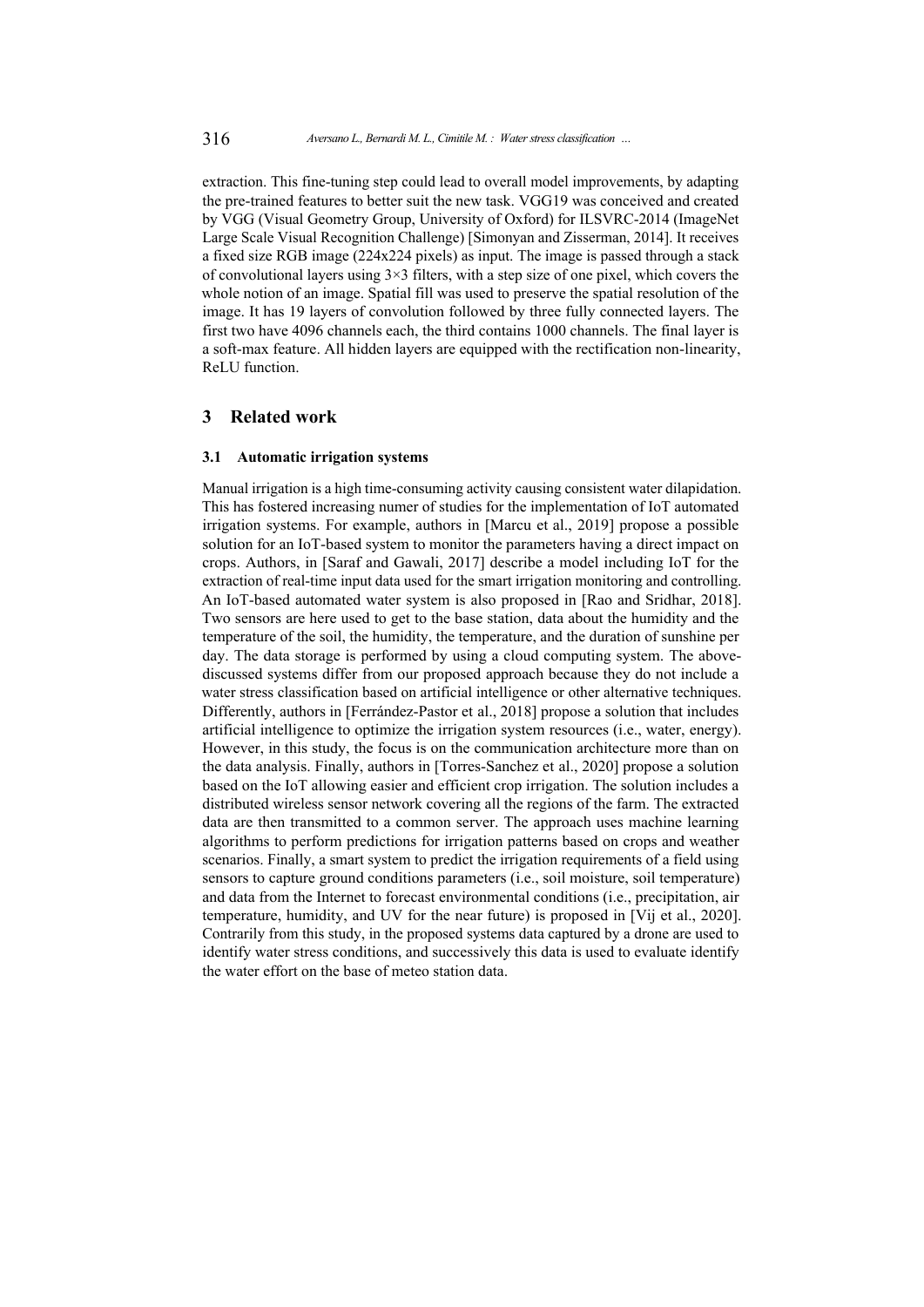#### **3.2 Deep learning in agricolture**

Several studies propose the adoption of machine learning and deep learning techniques to evaluate the state of the health of the field. For example, authors in [\[Singh et al., 2018\]](#page-16-9) discuss the principle of deep learning in the application for crop stress diagnosis based on images. Referring to the tomato disease, authors in [\[Aversano et al., 2020\]](#page-15-9) use three convolutional neural networks previously trained on a similar problem to identify the type of plant disease (if any) from images of tomato leafs. Similar approaches are also proposed in [\[Kawasaki et al., 2015,](#page-16-10) [Van Hulle et al., 2016,](#page-17-3) [Brahimi et al., 2017,](#page-15-10) [Agarwal](#page-15-11) [et al., 2020\]](#page-15-11). These studies show the applicability of machine learning and deep learning techniques for the analysis of agricultural images. However, they differ from our study, for their goals while they are focused to provide early diagnosis and good identification of tomato diseases. Similarly, in [\[Tseng et al., 2018\]](#page-17-4) a simulator is used to generate large datasets of synthetic aerial images of a vineyard and to study the potential for machine learning to learn local soil moisture conditions. This study differs from our proposal also for the adoption of a simulated dataset. However, several existing studies are based on the adoption of simulators [\[Nendel, 2014,](#page-16-11) [van Diepen et al., 1989\]](#page-17-5) to generate synthetic datasets driving empirical investigations but in this case, the availability of the approach in a real scenario is not ensured. Other studies are mainly aimed to perform in-field countings using deep learning techniques on aerial images. For example, in [\[Xu et al.,](#page-17-6) [2018\]](#page-17-6) a convolutional neural network (CNN) is used to detect and count cotton flowers, or blooms. The dataset is composed of aerial images clustered on the basis of their similarity. In [\[Lu et al., 2017\]](#page-16-12) in-field counting problem of maize tassels is faced using a deep learning-based approach on a dataset of 361 field images collected in four experimental fields.

Finally, the adoption of machine learning and deep learning techniques to evaluate plant water stress by the analysis of plant images is faced in the more recent studies [\[Gao et al.,](#page-15-3) [2020\]](#page-15-3). Authors in [\[Chandel et al., 2020\]](#page-15-2) propose a comparative assessment of three DL models for identification of water stress (stress, no stress) in maize, okra, and soybean crops through image classification. The validation is performed on a dataset of 1200 images acquired by the camera and an accuracy of 98.3 % is obtained for the best case. Similarly, in [\[Zhuang et al., 2017\]](#page-17-0) authors propose a model to detect water stress of maize. They use basic MLP artificial networks to assess water stress levels (well-watered, reduced watered, drought-stressed) from a set of candidate features extracted from the segmented images. Also in this case the images are captured using a camera. The accuracy of water stress recognition reached 90.39%. Even if the obtained results are encouraging in the described studies, the image acquisition is mainly performed by using camera systems that allow the in situ continuous monitoring from a fixed perspective given by the angle of the adopted camera. Differently, we adopted an automatic UAV-based system that is able to autonomously perform continuous monitoring of the field to obtain a more robust and broad image extraction. Another distinguishing aspect of our proposed approach with respect to the related work consists in the adoption of a multi-channel payload able to acquire both thermal and optical images of the same field portions. This ensures a more robust and effective classification. Specifically, we propose a VGG-based ensemble architecture designed as a combination of two different VGG instances (one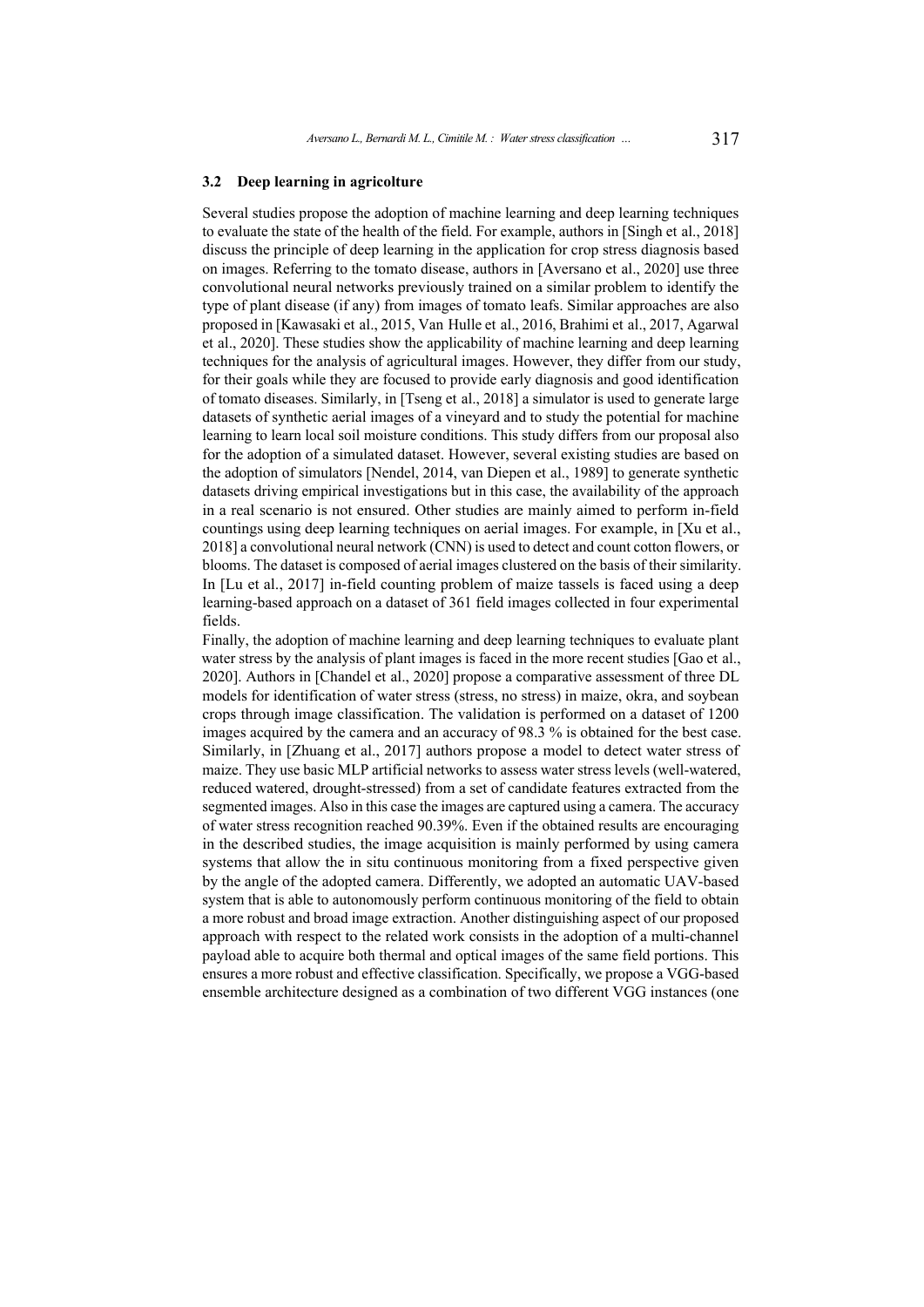<span id="page-7-0"></span>for each channel).

## **4 Proposed approach**

This section describes the proposed irrigation system and the image classification process. The proposed system uses the data captured by a drone to identify the crop condition. This data combined with data extracted by a meteo station placed in the field allows identifying the right quantity of water required by the field. In the following subsections, we describe the proposed irrigation systems, the image acquisition, and processing steps, and the image classification approach.

### **4.1 The proposed irrigation system**

An overview of the proposed irrigation system is reported in Figure [2.](#page-7-1)

The main components are the Field Gateway and the AI Server that are connected by ethernet/wifi. The AI server contains the system platform (orange box). The platform is used by the drone operator and the field administrator that can access the dashboard respectively to insert the drone's captured images and to obtain information about the field state.

In the backend system, there are three components: the Field Server, the Flight data manager, and the Classifier. The Flight Data Manager manages the flight data as file systems. The classifier component takes the flight data and performs the classification (this process will be described in the following section). The Field Server data is then collected in a database that is connected to the backend system.

<span id="page-7-1"></span>

*Figure 2: The automatic irrigation system.*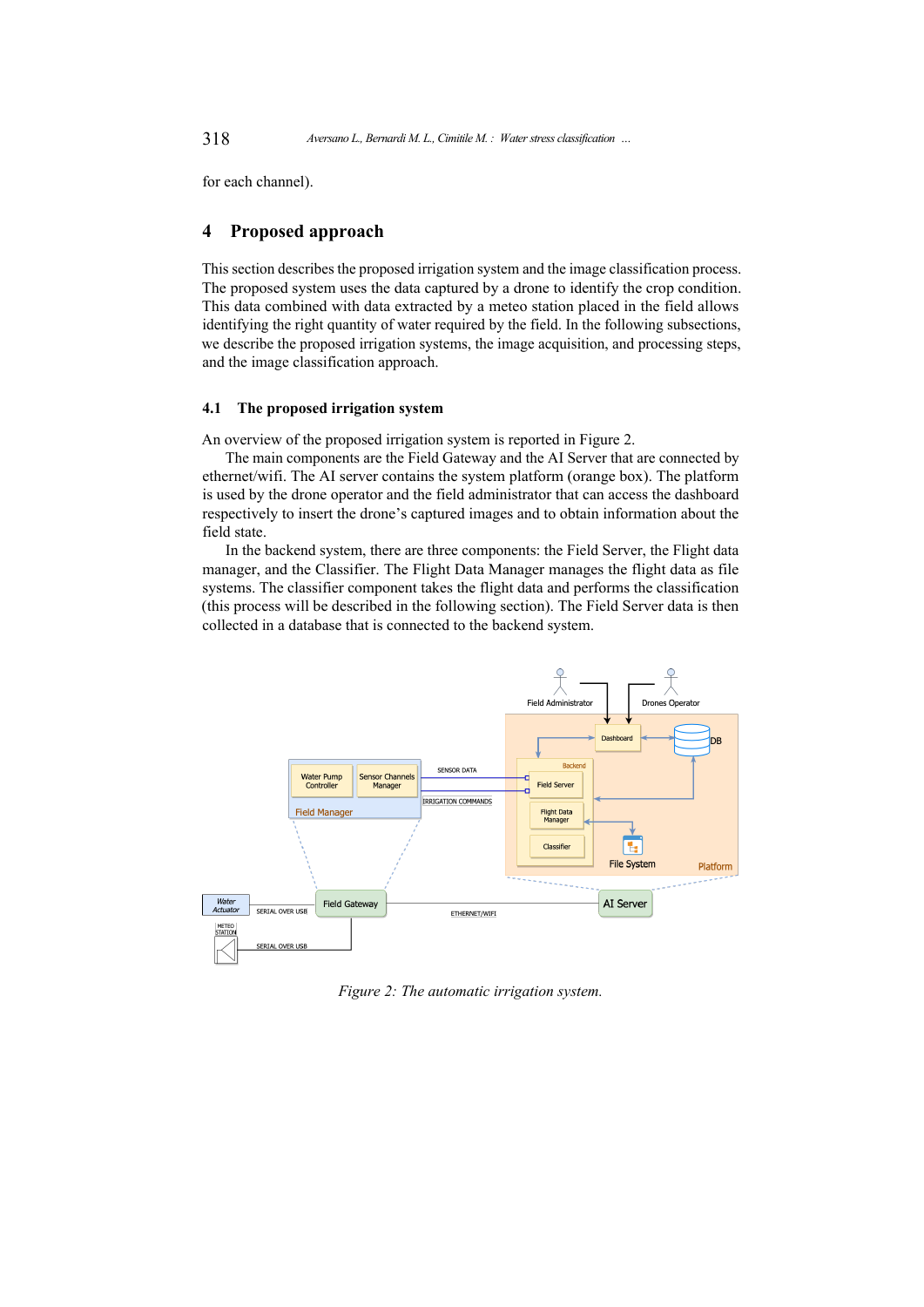*Aversano L., Bernardi M. L., Cimitile M. : Water stress classification …* 319

<span id="page-8-0"></span>

*Figure 3: Image processing and classification.*

The Field Server is connected to the Field Gateway and changes with it all the data extracted by the field (sensor data) and irrigation commands. However, the Field Gateway includes the water pump controller and the sensors channel manager (Field Manager).

#### **4.2 Image acquisition and processing using spectral clustering**

Figure [3](#page-8-0) shows that the optical and thermal images acquired by a drone system are processed and segmented. The obtained optical and thermal segments are then sent to the classifier. The image acquisition process is performed through a UAV system flying over the monitored field to capture optical and thermal images of the plants.

The collected data are processed through a computer vision algorithm [\[Addabbo](#page-15-12) [et al., 2018\]](#page-15-12) running on-board the vehicle within a geo-software module, able to tag images using fixed centimeter-level positions. The Global Navigation Satellite System (GNSS) signals provide an accurate positioning enabling the automation of the entire process and allowing to geo-referencing the inspected plants by the cameras on-board the UAV. Additionally, the field is instrumented with ground markers to check and calibrate the UAV trajectory.

Finally, the collected data is sent to the remote service center for image processing.

In this phase, the thermal and optical images collected by the UAV system are processed and segmented. The collected images are firstly cleaned: all the images with low quality are cut off. Successively, the segmentation is performed. In this step, since the images contained more objects (i.e., stones, infesting grass and several plants), we segmented out plants from their backgrounds. To this aim, the spectral clustering technique [\[Yu and Shi, 2003\]](#page-17-7) is used. This technique is used in this study because it is robust to random initialization and converges faster than the alternative clustering methods. Since each optical/termical sample contains several plants, each plant segment identified in the clustering step is generated as a separate image. Notice that, for each plant, the timestamp and the geographical position is recorded to keep track of which part of the field has been classified in a certain state.

Figure [4](#page-9-1) reports an example of an image collected with an optical camera (left side), the image when the backgrounds are deleted and the images segments (right side).

#### **4.3 Image classification**

Figure [5](#page-9-2) depicts the proposed classification process. This process allows classifying the state of each plant (captured as an image segment) as *water excess*, *well-watered* or *water deficit*. The optical and thermal segments obtained along the image processing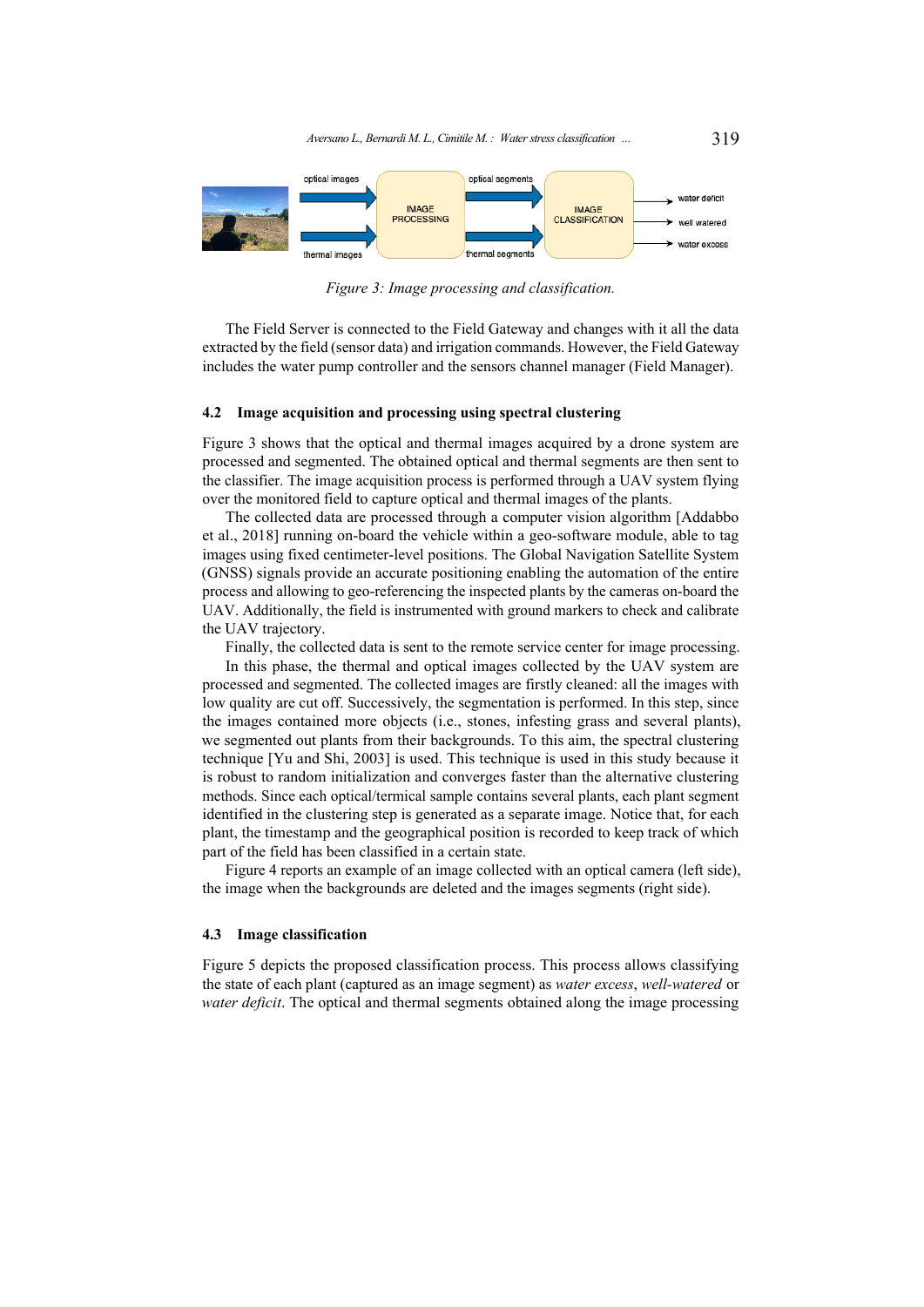<span id="page-9-1"></span>

*Figure 4: Segmentation of an optical image.*

<span id="page-9-2"></span>

*Figure 5: Classification process.*

<span id="page-9-0"></span>are respectively used to train two different VGG-19 classifiers. In the training step, a 10-fold cross-validation procedure [\[Stone, 1974\]](#page-16-13) is used since it is suitable in our scenario characterized by a modest variance. Each considered VGG-19 receives a fixed size RGB image segments (optical or thermal) as input. The segments pass through a stack of convolutional layers using 3x3 filters, with a step size of one pixel. Each considered VGG has 19 layers of convolution followed by two fully connected layers (FC1, FC2) having 4096 channels each. Concerning the original VGG-19, in the adopted classifiers the last fully connected layers are retrained in order to specialize the networks to the plant classification task. Finally, the last fully connected layer (FC3) is added to learn from features extracted by both VGG channels. The output of the entire network is a softmax layer to generate probabilities for the considered classes. For the hidden layers, a rectified linear activation function ReLU function is used [\[Misra, 2019\]](#page-16-14).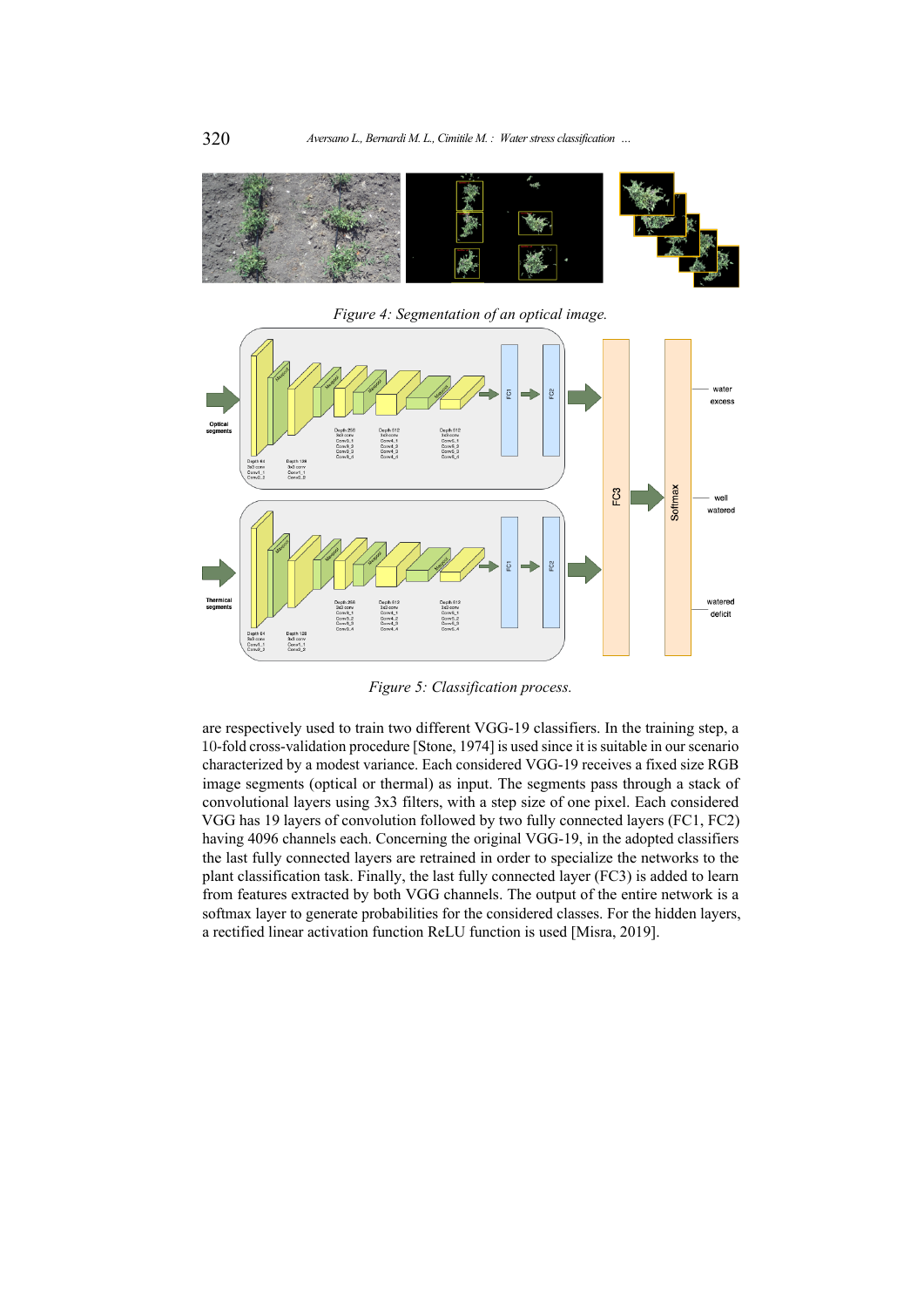## **5 Evaluation**

### **5.1 Evaluation setting**

To collect the drone images, eight flights of 20 minutes have been executed. The flights are performed according to an established path (both drone operator and agronomist evaluate the correct path and the right drone distance from the field). The flight days are planned with domain experts to cover all the lifecycle of the tomato crops. According to the experts, all the flights are executed to the same day-time and with similar weather conditions to ensure that the collected images have similar characteristics. The flights are executed on a tomato field located in Pietrelcina, a small south Italy city near the province of Benevento. The UAV dataset was initially composed of 4700 thermal images and 4700 optical images. After the cleaning, filtering, processing and label tagging steps, the final dataset contained of 6600 thermal segmented images and 6600 optical segmented images. These segmented images were distributed across the classes as follows:

- **–** 2468 normal plants ( 38%)
- **–** 1723 water deficit ( 26%)
- **–** 2409 water excess ( 36%)

making the dataset well balanced. For this reason no class imbalance reduction (CIR) techniques were applied (e.g., upsampling, downsampling, or SMOTE). The thermal image resolution is 640x510 pixels while the resolution of the optical image is 4000x3000 pixels. This final dataset is used as input to train and validate the proposed classifier. However, the dataset is split into training and test set using a 10-fold cross-validation to obtain a more reliable estimate of evaluation metrics. For the training set, the images are then labeled by the agronomist according to the classification model described in Section [4](#page-7-0) ( *water excess*, *well-watered* and *water deficit*). We evaluate the classifier performance in different conditions since the following hyperparameters are considered in the experiment:

- **– Resolution size**: Different resolution sizes for thermal and optical pictures are considered: 512, 224, 448.
- **– Optimization algorithm**: to optimize the neural networks, three different algorithms are evaluated in this study: the Adaptive Moment Estimation (Adam) [\[Kingma and](#page-16-15) [Ba, 2015\]](#page-16-15), the stochastic gradient descent (SGD) [\[Chakroun et al., 2017\]](#page-15-13) and the Root Mean Square Propagation (RMSProp) [\[Dogo et al., 2018\]](#page-15-14).
- **– Batch size**: it is the number of training samples utilized in each iteration. We set the batch size to 4, 8, 16, 32.
- **– Activation function**: an activation function transforms input values of a node in the output from the neuron. We used Rectified Linear Unit (ReLU) activation function [\[Eckle and Schmidt-Hieber, 2019\]](#page-15-15). It is a simple function that flattens the response to all negative values to zero while leaving everything unchanged for values equal or greater than zero.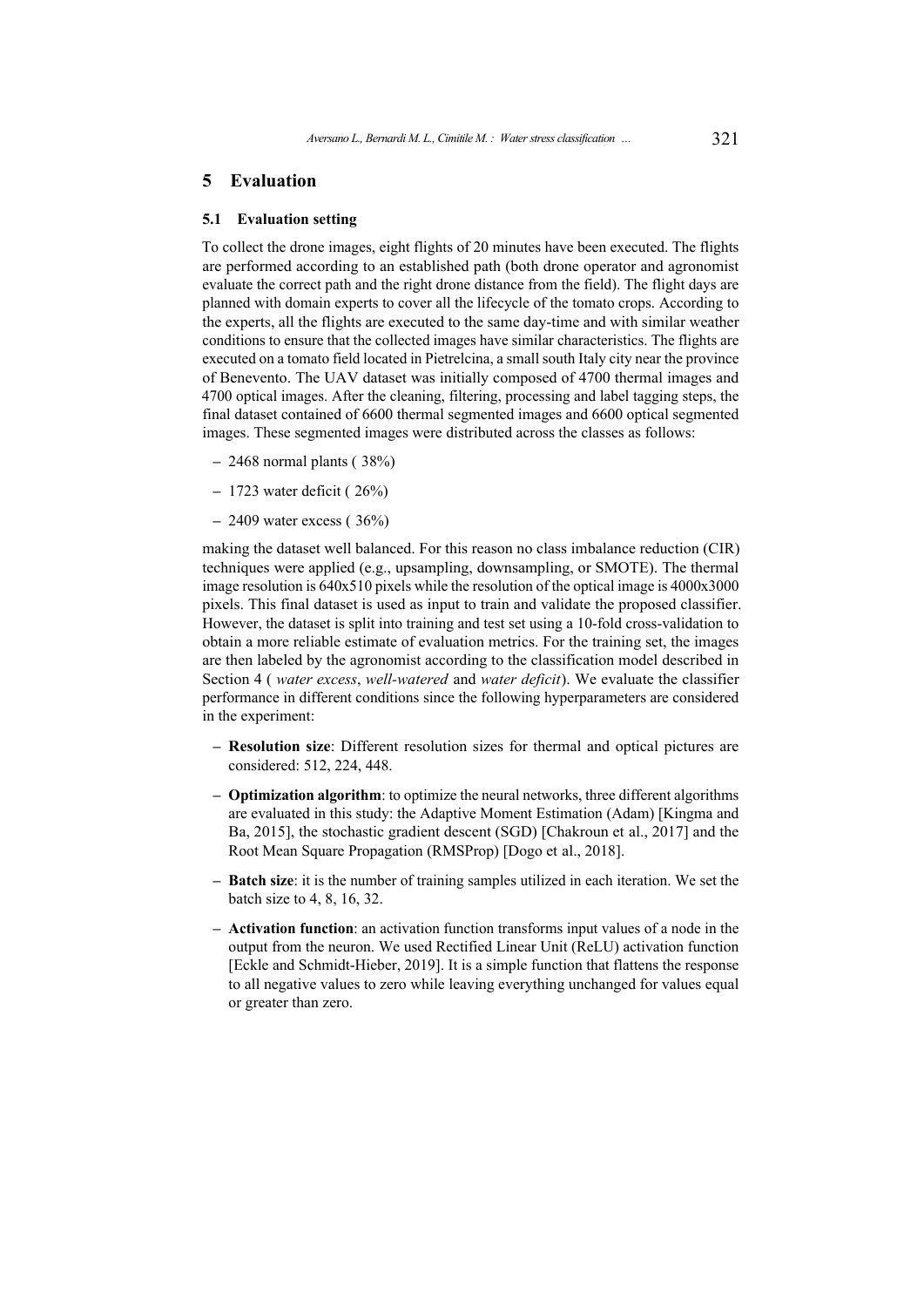#### **– Learning rate**: we used a rate equal to 0.0001, 1e-5;

The evaluation of the classifier performances is achieved using the following metrics: Accuracy, Precision, Recall and F1 score.

Accuracy is computed as:

$$
Accuracy = \frac{Tp + Tn}{Tp + Tn + Fp + Fn}
$$
\n(5)

where  $Tp$  is the number of relevant classified samples (true positive),  $T_n$  is the number of negatives that are correctly identified by the classifier (true negatives),  $Fn$  (false negatives) is the number of not retrieved relevant samples, and  $Fn$  (false positives) is the number of irrelevant retrieved samples.

The F1 score is the weighted harmonic mean of precision and recall, which, in turn, are computed according to the following formulas:

$$
Precision = \frac{Tp}{Tp + Fp} \tag{6}
$$

$$
Recall = \frac{Tp}{Tp + Fn} \tag{7}
$$

For multinomial classification, precision, recall and F1-score can be computed perclass using the same definitions reported above. The final F1-score can be evaluated, in this case, as the average of F1-scores of all the classes and is called macro-average F1 or macro-F1 for short (in this experiment where not specified, we refer to this metric).

Finally, this study also reports the validation loss values along the epochs. It is an interpretation of how well the classifier is doing. It can be computed as the sum of errors made for each sample in validation sets.

## **5.2 Discussion of the results**

The results of the VGG-19 neural network for the best hyperparameters combinations are reported in Table [1.](#page-11-0)

<span id="page-11-0"></span>

|      | Resolution (pixel) Optimization Algorithm Batch Size Val Accuracy Val Precision Val Recall F1 |    |       |       |       |       |
|------|-----------------------------------------------------------------------------------------------|----|-------|-------|-------|-------|
| 512  | SGD                                                                                           | 32 | 0.805 | 0.804 | 0.784 | 0.794 |
| 224  | SGD                                                                                           |    | 0.804 | 0.802 | 0.78  | 0.791 |
| 512  | Adamax                                                                                        | 16 | 0.798 | 0.788 | 0.788 | 0.788 |
| 1224 | SGD                                                                                           |    | 0.797 | 0.797 | 0.756 | 0.776 |
| 224  | SGD                                                                                           | 16 | 0,795 | 0,789 | 0.756 | 0,772 |

*Table 1: Performance of the best classifiers.*

The table shows that the best accuracy values (0.805) are obtained when the image resolution is equal to 512 pixels, the optimization algorithm is SGD and the batch size is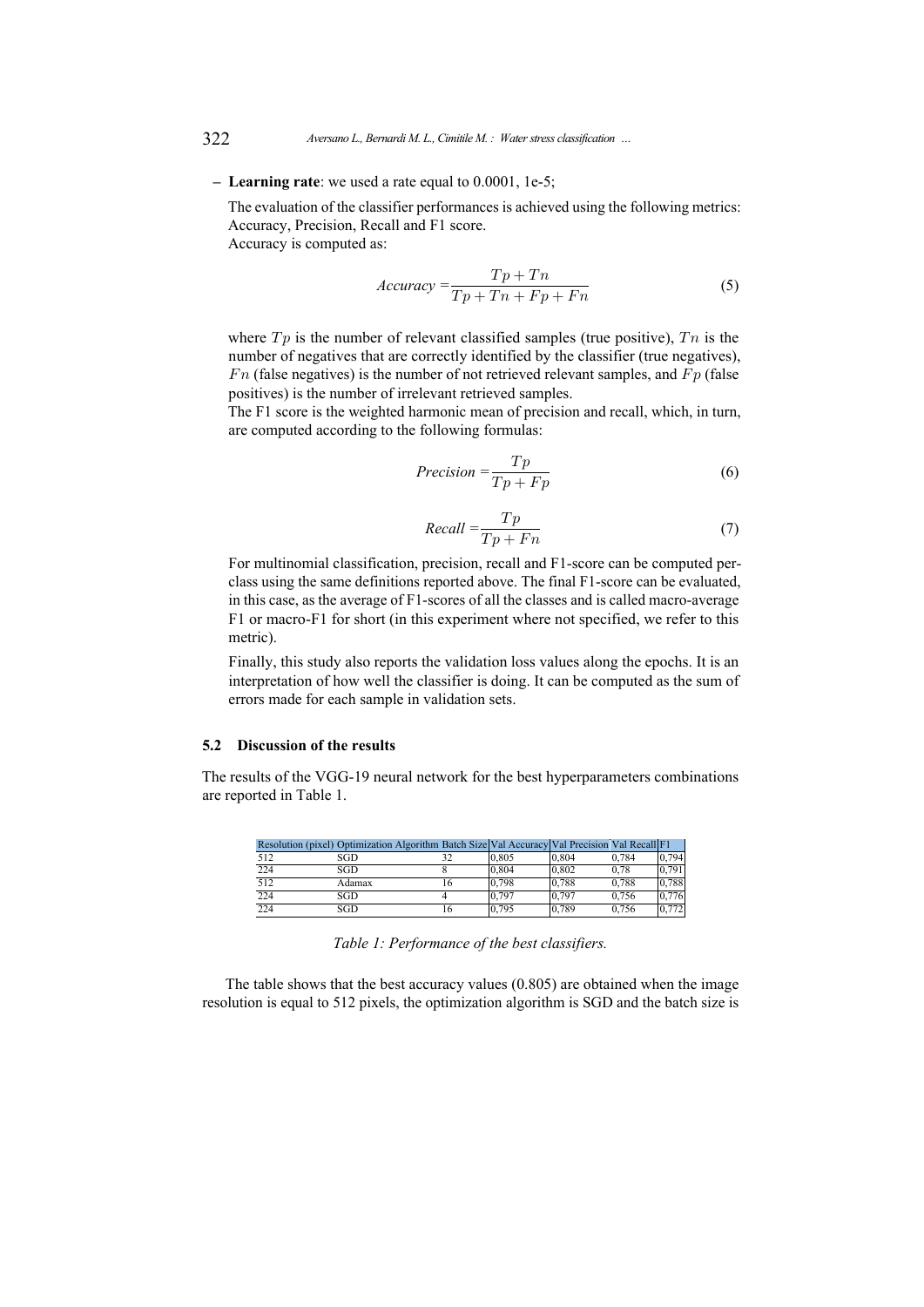32. In all the permutations we used the ReLU activation function (for this reason it is not reported in the Table). Looking to the table, we also notice that the best optimization algorithm is SGD (only in a single case among the best five classifiers the optimization algorithm is Adamax). Figure [6](#page-13-0) and Figure [7](#page-14-1) also report the trend of the accuracy and the loss functions during the validation phase.

These trends show that the loss and accuracy start to be stable around after about 40 epochs (these results are also confirmed by the training accuracy and loss trends). Specifically, as Figure [7](#page-14-1) shows, the validation accuracy reaches its maximum after 40 epochs and, using an early stop policy on this target metric with a patience parameter set up to 20 epochs the training step ends at 60 epochs.

Notice that the obtained results are lower with respect to the accuracy obtained by classifiers proposed in [\[Chandel et al., 2020\]](#page-15-2) and [\[Zhuang et al., 2017\]](#page-17-0). However, there are several differences between the three studies. The classification approach described in [\[Chandel et al., 2020\]](#page-15-2) proposes a binary classification (water stress-no stress) on different crops (maize, okra, and soybean). Both these aspects strongly influence the performance of the classifiers. However, the binary classification differs from the multinomial classification for the complexity of the faced classification issue. Similarly, the kind of crops strongly influences the classification performance (in [\[Chandel et al.,](#page-15-2) [2020\]](#page-15-2) authors show very different accuracy values according to the kind of considered culture). Finally, in [\[Chandel et al., 2020\]](#page-15-2), the image acquisition step is performed under natural atmospheric illumination conditions at 12 noon by using a camera supported by a tripod stand. Similar considerations can also be done for the study proposed in [\[Zhuang et al., 2017\]](#page-17-0). However, the authors tested their classification approach on the maize plants and perform the image acquisition by using a camera installed at 4.5 meters away from the ground with a ground resolution of almost 1.5 mm. Finally, they evaluate both the accuracy of three water treatments (well-watered, reduced watered, and drought) and the accuracy of water stress (reduced watered and drought) obtaining respectively the values of 80.95 and 90.39. Also in this case we can notice that the accuracy values strongly change when a different number of treatments are considered.

To investigate the behavior of the classifier with respect to each class, we report, in Table [2,](#page-13-1) the confusion matrix obtained for the best permutation and the related per-class and aggregate performance metrics (i.e., macro averaged). As you can see, the classifier achieves similar performance for the various classes, but is slightly more efficient for detecting the state of suffering due to lack of water (which is the most important one) and a little less for detecting excess water stress. This is probably due to a greater difficulty of the network in detecting the external characteristics that the plant shows when it is irrigated too much for its needs. It should also be noted that the best recall per-class is obtained for the class of normal plants, consistent with the fact that plants not showing any of the anomalies related to stress states are easier to identify.

We also performed an ablation study to give more insights about image channels relevance. By removing optical and thermal segments in turn, the more relevant contribution to F1-score is provided by the optical segment reaching, alone, a 0.74 F1-score with respect to a 0.62 F1-score of thermal segment alone. This confirms that while optical segments remains the more important channel for water stress classification, the information provided by the thermal camera helps to improve the classification increasing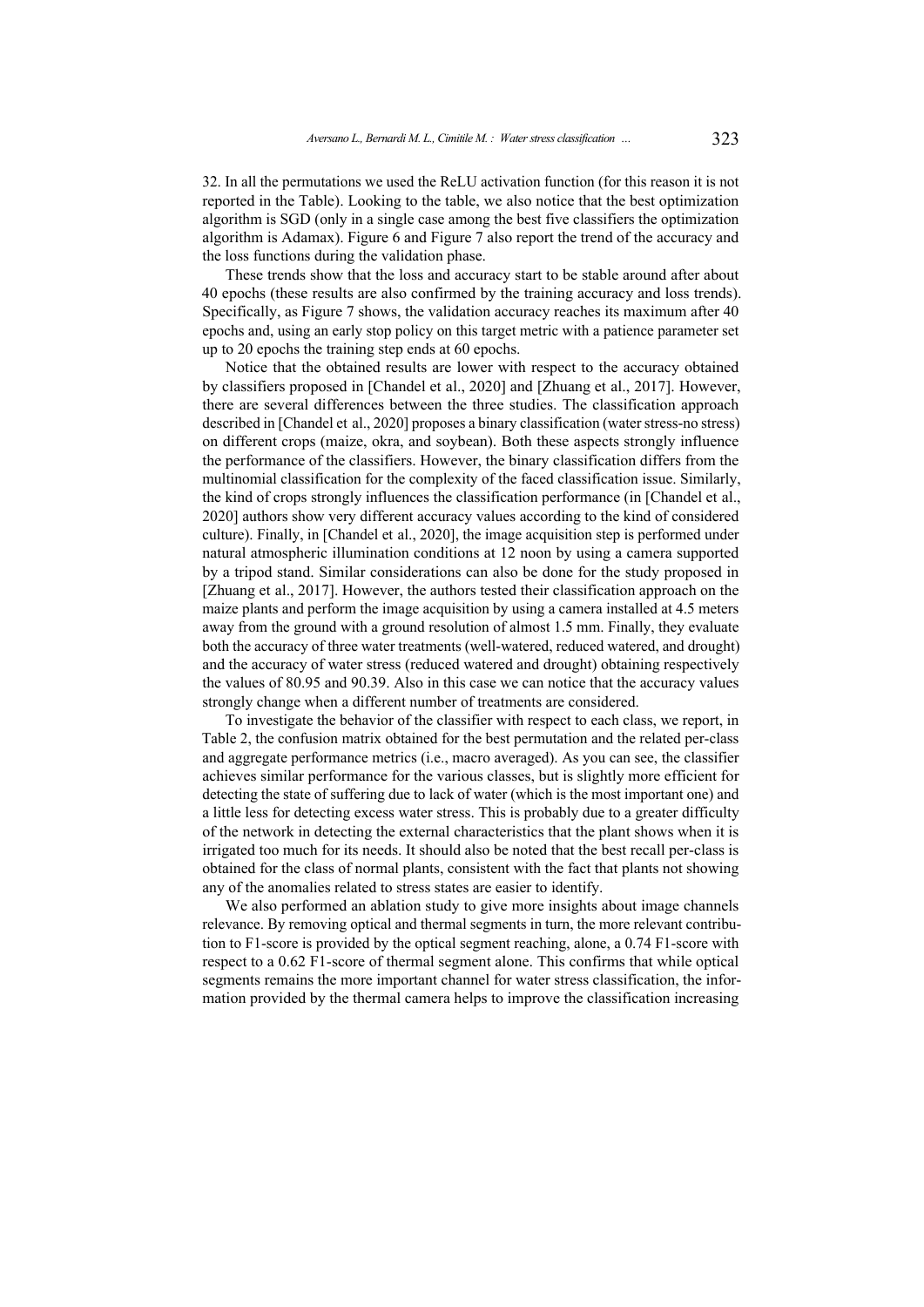<span id="page-13-1"></span>

|             |                      | <b>True Classes</b> |      |                                             | <b>Per-class Metrics</b> |        |                | <b>Macro Averages</b> |        |      |
|-------------|----------------------|---------------------|------|---------------------------------------------|--------------------------|--------|----------------|-----------------------|--------|------|
|             |                      |                     |      | Water Excess   Water Deficit   Well Watered | <b>Precision</b>         | Recall | F <sub>1</sub> | Precision             | Recall |      |
| dicted<br>٤ | <b>Water Excess</b>  | 1828                | 255  | 287                                         | 0.77                     | 0.74   | 0,76           | 0,80                  | 0,78   | 0,79 |
|             | <b>Water Deficit</b> | 50                  | 1353 | 133                                         | 0,88                     | 0,79   | 0,83           |                       |        |      |
|             | <b>Well Watered</b>  | 590                 | 115  | 1989                                        | 0.74                     | 0.83   | 0.78           |                       |        |      |

*Table 2: Confusion matrix and per-class metrics for the best permutation.*

<span id="page-13-0"></span>

*Figure 6: Loss trend for the best permutation.*

the F1-score of at least a seven percent.

## **5.3 Threats to the validity**

Different types of threats can be present in this study: construct validity, internal validity, external validity. As regards to the construct validity threats, some limitations can be due to the image acquisition process. However, different weather conditions can strongly influence the quality of drone images. To mitigate these issues several countermeasures have been adopted by planning in a very rigorous manner the flights days and paths. Moreover, all the images that have low quality, different light, and perspective conditions are delated in the cleaning step. Internal validity threats concern variables internal to our study and not considered in our experiment that could influence our observations on the dependent variable. According to this, a limitation of this study can be introduced when the datasets are labeled. However, even if the expert agronomist is involved in this step, possible errors can be introduced. To reduce this possibility, we support the agronomists in this step performing the manual insertion of the label and randomly selecting the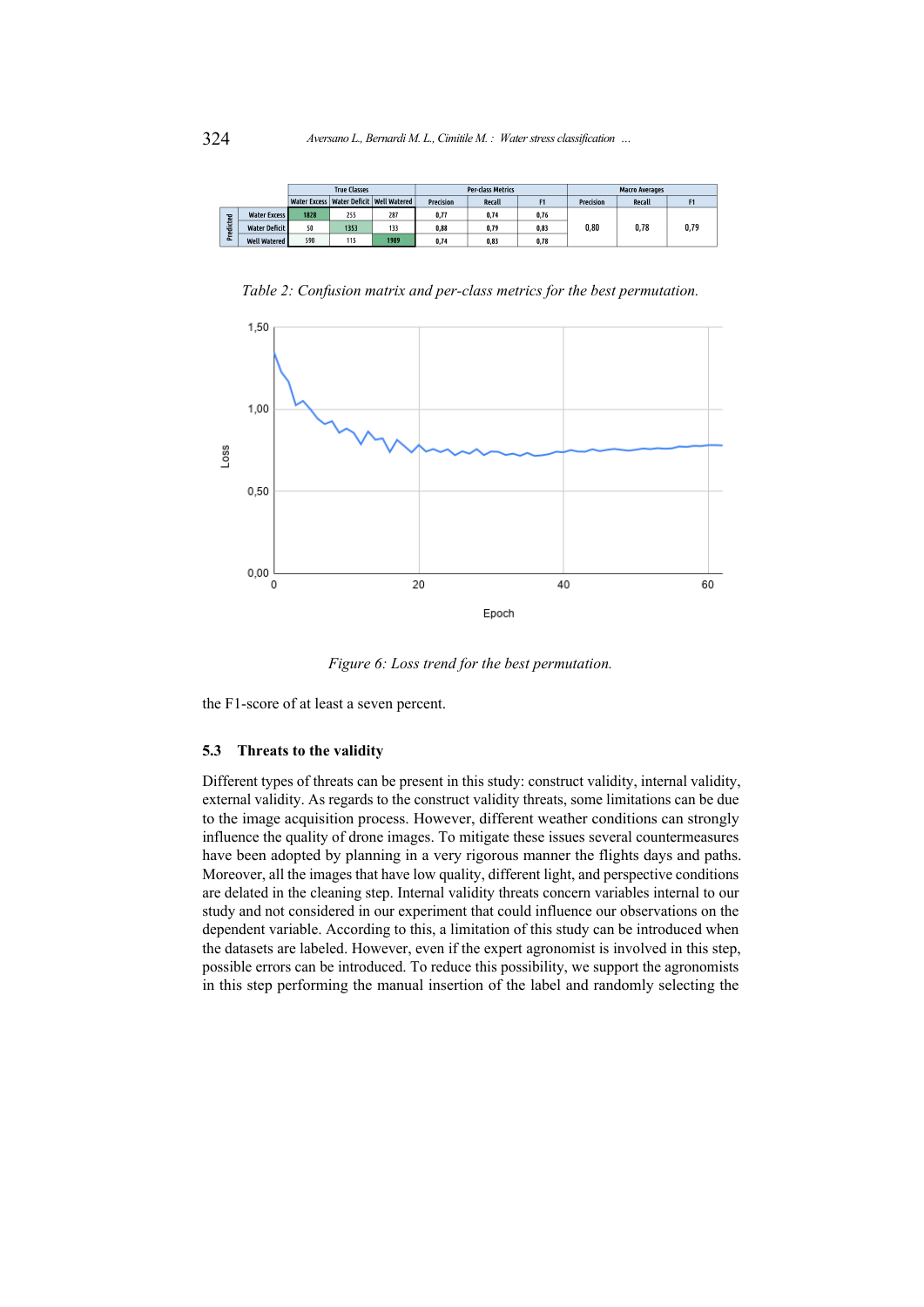<span id="page-14-1"></span>

*Figure 7: Accuracy trend for the best permutation.*

images to evaluate (in this way we reduce the possibility that agronomist evaluation is conditioned by the plants' closeness in the field).

Finally, threats to external validity refer to the possibility to generalize the obtained outcomes. To reduce this limitation and to be more confident that results are generalizable, other fields should have experimented as future work.

## <span id="page-14-0"></span>**6 Conclusions**

This study proposes an end-to-end automatic irrigation system based on the adoption of Deep Neural Networks for the multinomial classification of tomato plants' water stress from thermal and optical aerial images. The system is implemented on a tomato field located in Benevento, a city in the south of Italy. The empirical validation of the proposed classifier is performed by capturing a large set of aerial images. These activities involved a team composed of researchers, an agronomist, the drone operator, and the field manager. The classification results are encouraging showing an accuracy of  $\approx 0.80$ for the best hyperparameters conditions. However, some limitations of the proposed experiment can be related to possible errors in the image labeling step since it is a manual and very onerous activity. As future work, other fields and other plants should have experimented to generalize the obtained results.

### **Acknowledgements**

This reserach was supported by the project INNOVARE PSR Campania 2014 - 2020.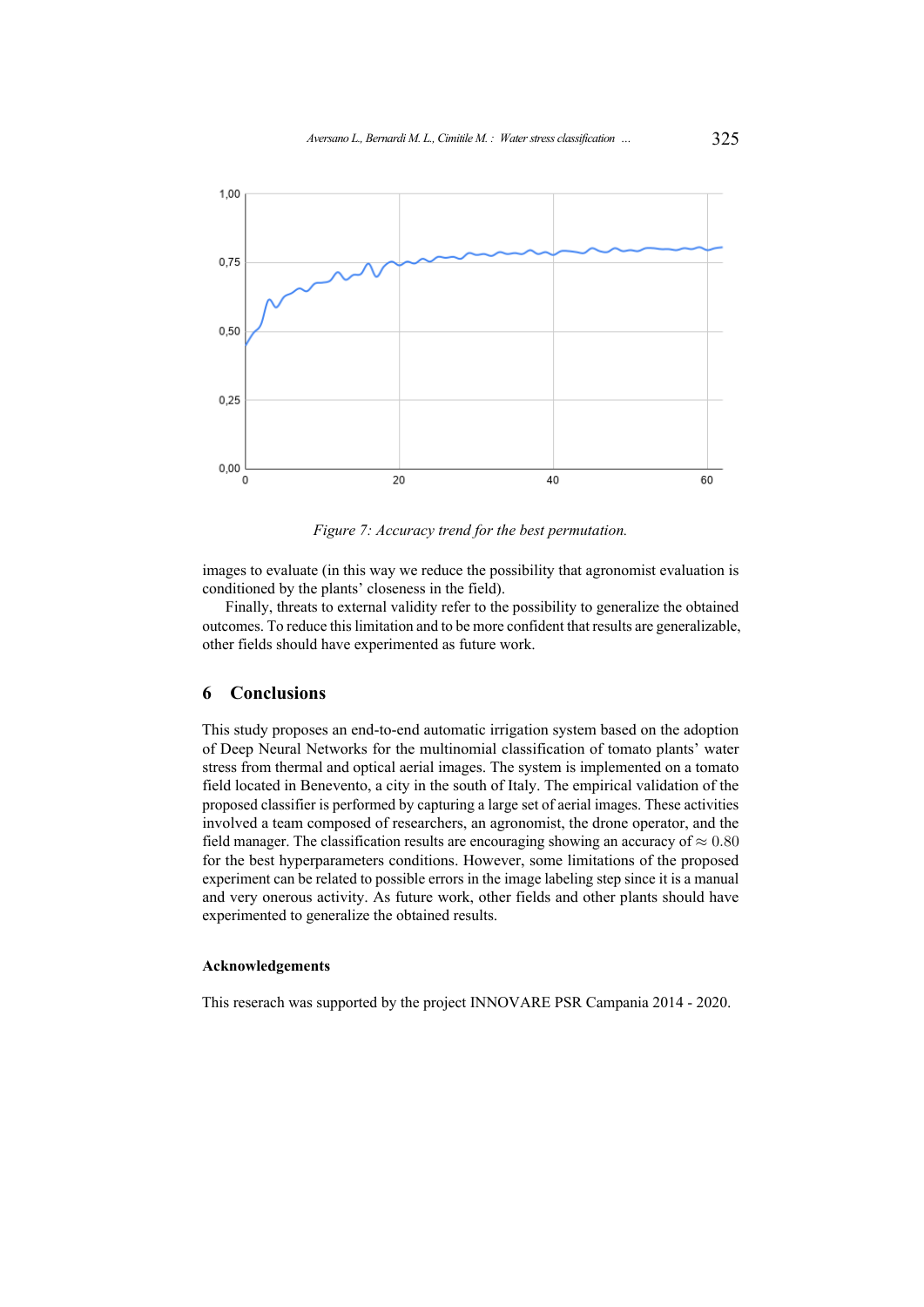### **References**

<span id="page-15-12"></span>[Addabbo et al., 2018] Addabbo, P., Angrisano, A., Bernardi, M. L., Gagliarde, G., Mennella, A., Nisi, M., and Ullo, S. L. (2018). Uav system for photovoltaic plant inspection. *IEEE Aerospace and Electronic Systems Magazine*, 33(8):58–67.

<span id="page-15-11"></span>[Agarwal et al., 2020] Agarwal, M., Singh, A., Arjaria, S., Sinha, A., and Gupta, S. (2020). Toled: Tomato leaf disease detection using convolution neural network. *Procedia Computer Science*, 167:293 – 301. International Conference on Computational Intelligence and Data Science.

<span id="page-15-6"></span>[Ahmad et al., 2019] Ahmad, J., Farman, H., and Jan, Z. (2019). *Deep Learning Methods and Applications*, pages 31–42. Springer Singapore, Singapore.

<span id="page-15-0"></span>[Al-Ghobari and Mohammad, 2011] Al-Ghobari, H. M. and Mohammad, F. S. (2011). Intelligent irrigation performance: evaluation and quantifying its ability for conserving water in arid region. *Applied Water Science*, 1(3):73–83.

<span id="page-15-7"></span>[Ardimento et al., 2021] Ardimento, P., Aversano, L., Bernardi, M. L., and Cimitile, M. (2021). Deep neural networks ensemble for lung nodule detection on chest CT scans. In *International Joint Conference on Neural Networks, IJCNN 2021, Shenzhen, China, July 18-22, 2021*, pages 1–8. IEEE.

<span id="page-15-9"></span>[Aversano et al., 2020] Aversano, L., Bernardi, M. L., Cimitile, M., Iammarino, M., and Rondinella, S. (2020). Tomato diseases classification based on vgg and transfer learning. In *2020 IEEE International Workshop on Metrology for Agriculture and Forestry (MetroAgriFor)*, pages 129–133.

<span id="page-15-10"></span>[Brahimi et al., 2017] Brahimi, M., Boukhalfa, K., and Moussaoui, A. (2017). Deep learning for tomato diseases: Classification and symptoms visualization. *Appl. Artif. Intell.*, 31(4):299–315.

<span id="page-15-13"></span>[Chakroun et al., 2017] Chakroun, I., Haber, T., and Ashby, T. J. (2017). Sw-sgd: The sliding window stochastic gradient descent algorithm. *Procedia Computer Science*, 108:2318–2322. International Conference on Computational Science, ICCS 2017, 12-14 June 2017, Zurich, Switzerland.

<span id="page-15-2"></span>[Chandel et al., 2020] Chandel, N. S., Chakraborty, S. K., Rajwade, Y. A., Dubey, K., Tiwari, M. K., and Jat, D. (2020). Identifying crop water stress using deep learning models. *Neural Computing and Applications*.

<span id="page-15-5"></span>[Deng et al., 2014] Deng, L., Yu, D., et al. (2014). Deep learning: methods and applications. *Foundations and Trends® in Signal Processing*, 7(3–4):197–387.

<span id="page-15-14"></span>[Dogo et al., 2018] Dogo, E. M., Afolabi, O. J., Nwulu, N. I., Twala, B., and Aigbavboa, C. O. (2018). A comparative analysis of gradient descent-based optimization algorithms on convolutional neural networks. In *2018 International Conference on Computational Techniques, Electronics* and Mechanical Systems (CTEMS), pages 92-99.

<span id="page-15-15"></span>[Eckle and Schmidt-Hieber, 2019] Eckle, K. and Schmidt-Hieber, J. (2019). A comparison of deep networks with relu activation function and linear spline-type methods. *Neural Networks*, 110:232–242.

<span id="page-15-4"></span>[Feng Wang et al., 2011] Feng Wang, Taisheng Du, Rangjian Qiu, and Pingguo Dong (2011). Effects of water stress at different growth stage on greenhouse multiple-trusses tomato yield and quality. In *2011 International Conference on New Technology of Agricultural*, pages 282–287.

<span id="page-15-8"></span>[Ferrández-Pastor et al., 2018] Ferrández-Pastor, F. J., García-Chamizo, J. M., Nieto-Hidalgo, M., and Mora-Martínez, J. (2018). Precision agriculture design method using a distributed computing architecture on internet of things context. *Sensors*, 18(6).

<span id="page-15-1"></span>[Gallardo et al., 2020] Gallardo, M., Elia, A., and Thompson, R. B. (2020). Decision support systems and models for aiding irrigation and nutrient management of vegetable crops. *Agricultural Water Management*, 240:106209.

<span id="page-15-3"></span>[Gao et al., 2020] Gao, Z., Zhonhwei, L., Zhang, W., Lv, Z., and Xu, Y. (2020). Deep learning application in plant stress imaging: A review. *AgriEngineering*, 2:430–446.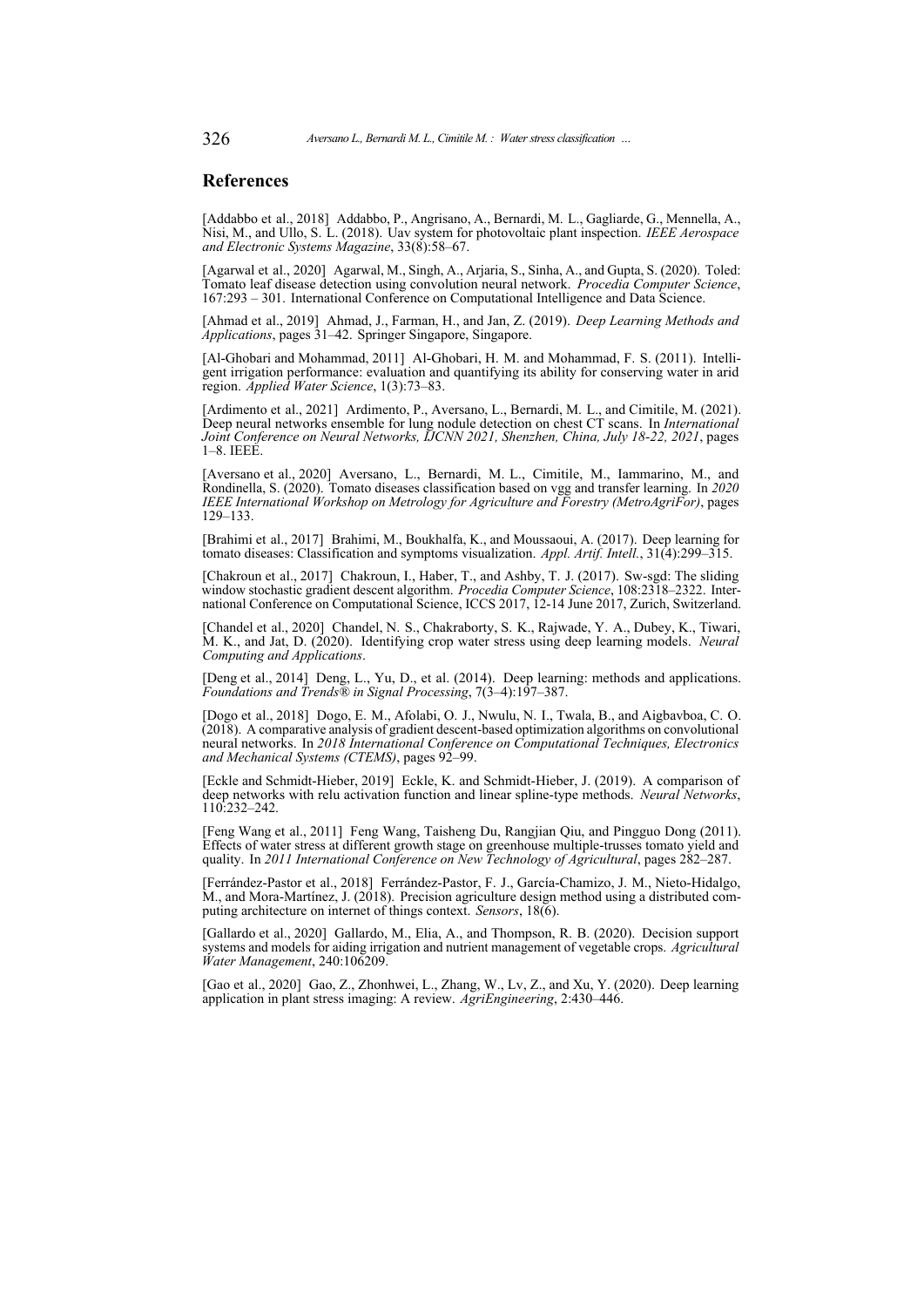<span id="page-16-2"></span>[Hoffmann et al., 2016] Hoffmann, H., Jensen, R., Thomsen, A., Nieto, H., Rasmussen, J., and Friborg, T. (2016). Crop water stress maps for an entire growing season from visible and thermal uav imagery. *Biogeosciences*, 13(24):6545–6563.

<span id="page-16-10"></span>[Kawasaki et al., 2015] Kawasaki, Y., Uga, H., Kagiwada, S., and Iyatomi, H. (2015). Basic study of automated diagnosis of viral plant diseases using convolutional neural networks. In Bebis, G., Boyle, R., Parvin, B., Koracin, D., Pavlidis, I., Feris, R., McGraw, T., Elendt, M., Kopper, R., Ragan, E., Ye, Z., and Weber, G., editors, *Advances in Visual Computing*, pages 638–645, Cham. Springer International Publishing.

<span id="page-16-15"></span>[Kingma and Ba, 2015] Kingma, D. P. and Ba, J. (2015). Adam: A method for stochastic optimization. In Bengio, Y. and LeCun, Y., editors, *3rd International Conference on Learning Representations, ICLR 2015, San Diego, CA, USA, May 7-9, 2015, Conference Track Proceedings*.

<span id="page-16-3"></span>[Lima et al., 2016] Lima, R., GarcÃa-Tejero, I., Lopes, T., Costa, J., Vaz, M., DurÃ<sub>i</sub>n-Zuazo, V. Chaves, M., Glenn, D., and Campostrini, E. (2016). Linking thermal imaging to physiological indicators in carica papaya l. under different watering regimes. *Agricultural Water Management*, 164:148–157. Enhancing plant water use efficiency to meet future food production.

<span id="page-16-12"></span>[Lu et al., 2017] Lu, H., Cao, Z., Xiao, Y., Zhuang, B., and Shen, C. (2017). Tasselnet: counting maize tassels in the wild via local counts regression network. *Plant Methods*, 13(1):79.

<span id="page-16-6"></span>[Marcu et al., 2019] Marcu, I. M., Suciu, G., Balaceanu, C. M., and Banaru, A. (2019). Iot based system for smart agriculture. In *2019 11th International Conference on Electronics, Computers and Artificial Intelligence (ECAI)*, pages 1–4.

<span id="page-16-0"></span>[Miras-Avalos et al., 2019] Miras-Avalos, J., Rubio-Asensio, J. S., Ramírez Cuesta, J., Maestre, J., and Intrigliolo, D. (2019). Irrigation-advisor—a decision support system for irrigation of vegetable crops. *Water*, 11:2245.

<span id="page-16-14"></span>[Misra, 2019] Misra, D. (arXiv pre-print, 2019). Mish: A self regularized non-monotonic neural activation function.

<span id="page-16-11"></span>[Nendel, 2014] Nendel, C. (2014). *MONICA: A Simulation Model for Nitrogen and Carbon Dynamics in Agro-Ecosystems*, pages 389–405. Springer International Publishing, Cham.

<span id="page-16-4"></span>[Petrie et al., 2019] Petrie, P. R., Wang, Y., Liu, S., Lam, S., Whitty, M. A., and Skewes, M. A. (2019). The accuracy and utility of a low cost thermal camera and smartphone-based system to assess grapevine water status. *Biosystems Engineering*, 179:126–139.

<span id="page-16-8"></span>[Rao and Sridhar, 2018] Rao, R. N. and Sridhar, B. (2018). Iot based smart crop-field monitoring and automation irrigation system. In *2018 2nd International Conference on Inventive Systems and Control (ICISC)*, pages 478–483.

<span id="page-16-1"></span>[Rinaldi and He, 2014] Rinaldi, M. and He, Z. (2014). Chapter six - decision support systems to manage irrigation in agriculture\*present address: Consiglio per la ricerca e la sperimentazione in agricoltura, cereal research centre, s.s. 673km 25,200, 71122 foggia, italy. volume 123 of *Advances in Agronomy*, pages 229 – 279. Academic Press.

<span id="page-16-7"></span>[Saraf and Gawali, 2017] Saraf, S. B. and Gawali, D. H. (2017). Iot based smart irrigation monitoring and controlling system. In *2017 2nd IEEE International Conference on Recent Trends in Electronics, Information Communication Technology (RTEICT)*, pages 815–819.

<span id="page-16-5"></span>[Simonyan and Zisserman, 2014] Simonyan, K. and Zisserman, A. (2014). Very deep convolutional networks for large-scale image recognition.

<span id="page-16-9"></span>[Singh et al., 2018] Singh, A., Ganapathysubramanian, B., Sarkar, S., and Singh, A. (2018). Deep learning for plant stress phenotyping: Trends and future perspectives. *Trends in plant science*, 23 10:883–898.

<span id="page-16-13"></span>[Stone, 1974] Stone, M. (1974). Cross-validatory choice and assessment of statistical predictions. *Roy. Stat. Soc.*, 36:111–147.